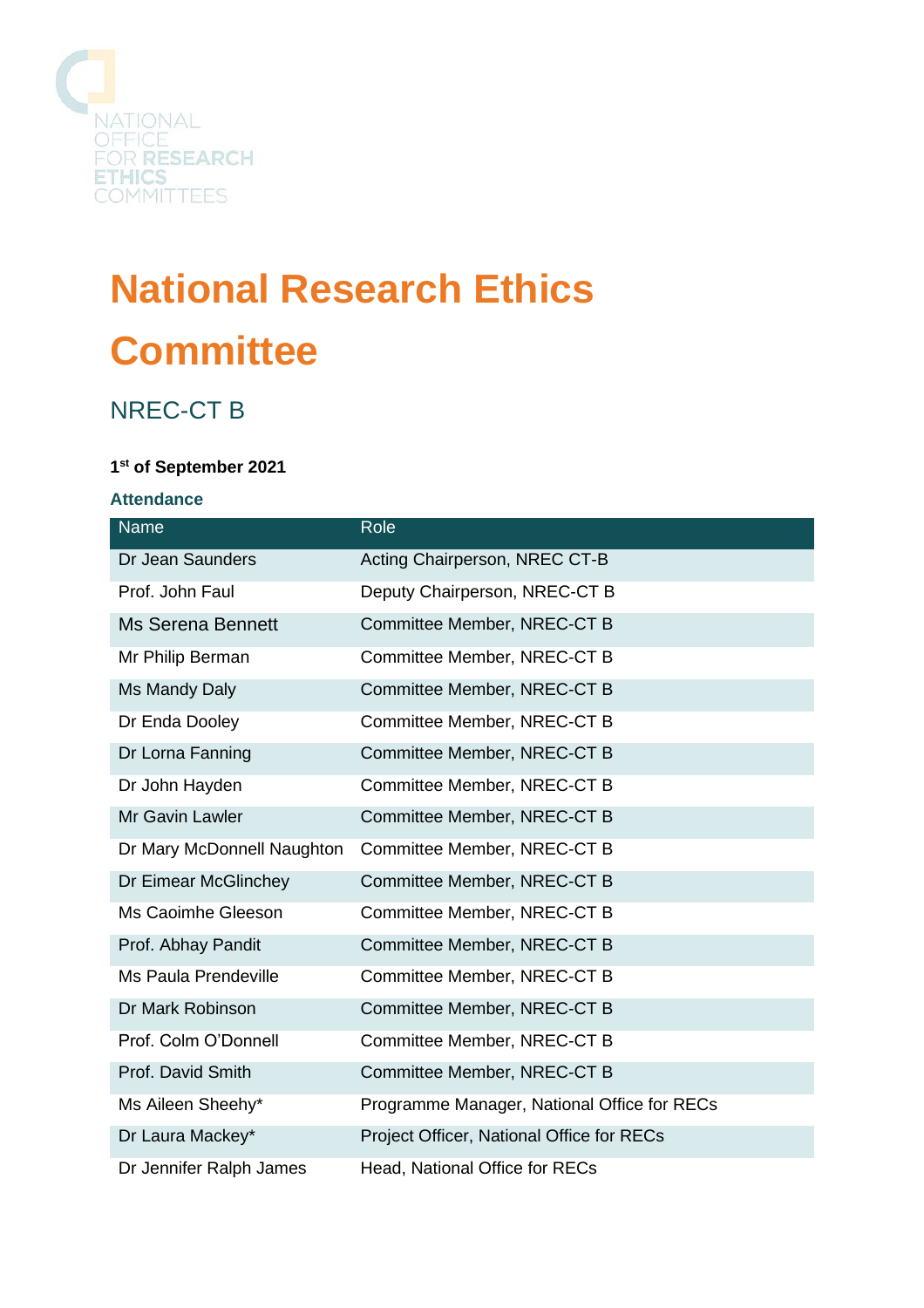\*Drafted minutes

**Apologies:** Dr Cliona McGovern

**Quorum for decisions:** Yes

# **Agenda**

- Welcome & Apologies
- Application 21-NREC-CT-071
- Application 21-NREC-CT-059\_AMEND-1
- Application 21-NREC-CT-069
- Application 21-NREC-CT-070
- Application 21-NREC-CT-060\_AMEND-1
- AOB
- The Chair welcomed the NREC-CT B.
	- Ms Serena Bennett declared a conflict of interest for Application 21-NREC-CT-071 and did not attend the review of this application.
	- The Minutes from the NREC-CT B meeting on the  $7<sup>th</sup>$  of July 2021 were approved.

# **Applications**

#### **21-NREC-CT-071**

Principal Investigator: Professor Kenneth McDonald

Study title: A Pivotal Phase 3 Randomized, Placebo-controlled Clinical Study to Evaluate the Efficacy and Safety of the sGC Stimulator Vericiguat/MK-1242 in Adults With Chronic Heart Failure With Reduced Ejection Fraction

Lead institution: Hear Failure Unit, St. Michael's Hospital, Dun Laoghaire, Co. Dublin

• NREC-CT comments: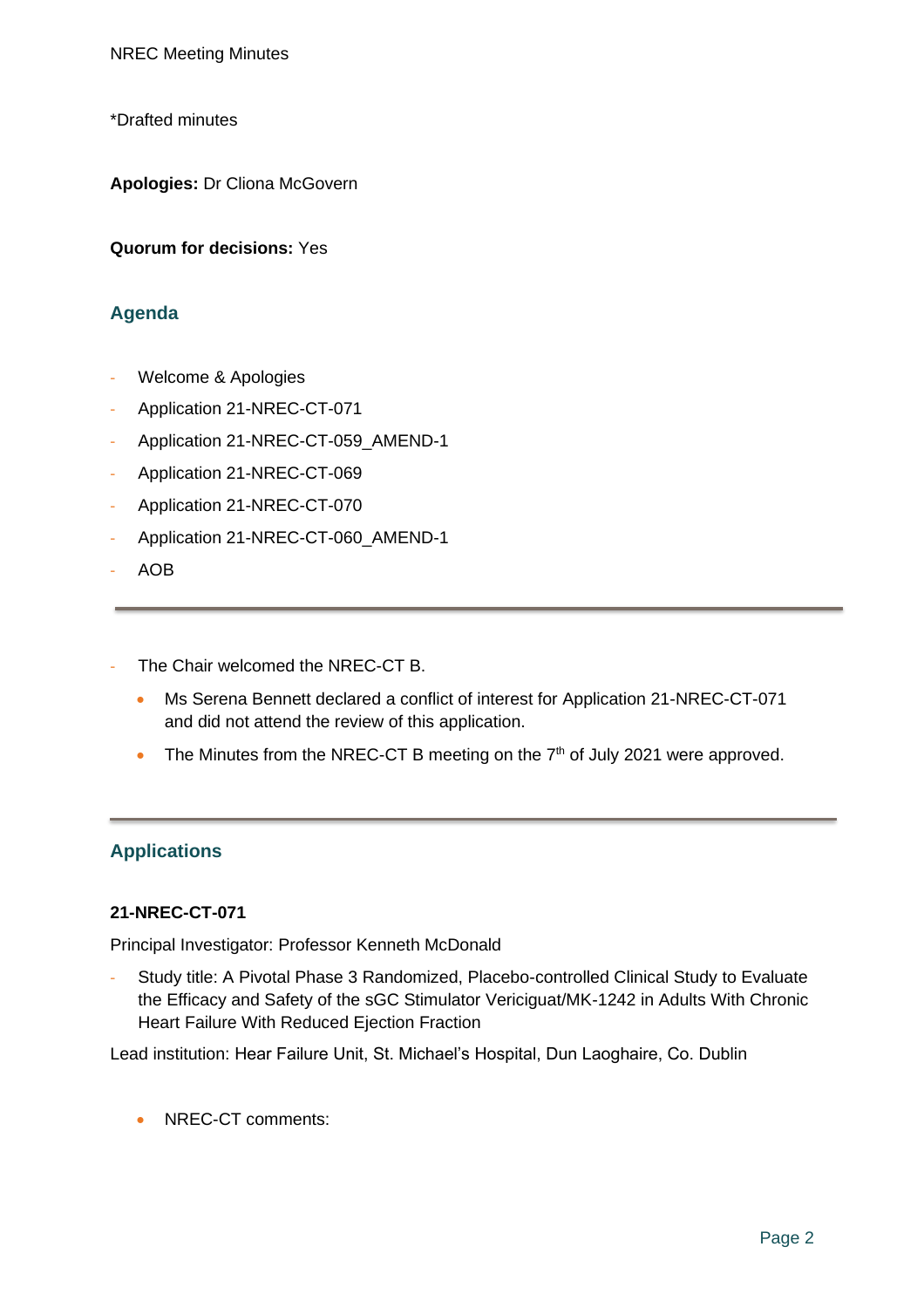- The NREC-CT B noted that the clinical trial application represents a Phase 3 study to evaluate the efficacy and safety of the sGC Stimulator Vericiguat/MK-1242 in Adults With Chronic Heart Failure With Reduced Ejection Fraction.
- The NREC-CT B were overall impressed with the application and considered it to be a well-designed trial.
- The NREC-CT A agreed that while some clarifications across the documentation were required, this application can be designated as Favourable with Conditions.
	- NREC-CT Decision:
- **Favourable with Conditions** 
	- Associated Conditions:
- The NREC-CT B requested that the applicant provides participants with specific choices, in line with national regulations, as to how their samples and underlying data will be used for future purposes.
- The NREC-CT B requested that future use of samples and underlying data be limited to a specific disease area.
- The NREC-CT B requested that the applicant provides participants with a layered approach to consent.
- The NREC-CT B requested that consent for future use of samples and data is separated from the main Informed Consent form.
- The NREC-CT B requested confirmation that any future research project using samples or data from participants involved in this study will undergo full ethics review.

The NREC-CT B noted inconsistencies in the terminologies to describe the illness across the participant materials and requested that a single term is used throughout.

#### **21-NREC-CT-059**

Principal Investigator: Dr Sinead Cuffe

Study title: A Phase III, Randomized, Double-blind Trial of Platinum Doublet Chemotherapy +/- Pembrolizumab (MK-3475) as Neoadjuvant/Adjuvant Therapy for Participants with Resectable Stage II, IIIA, and Resectable IIIB (T3-4N2) Non-small Cell Lung Cancer (NSCLC) (KEYNOTE-671)

Lead institution: St James's Hospital, Dublin 8.

- NREC-CT Comments:
- The NREC-CT B noted this application represents a substantial amendment to a Phase III, Randomized, Double-blind Trial of Platinum Doublet Chemotherapy +/- Pembrolizumab (MK-3475) as Neoadjuvant/Adjuvant Therapy for Participants with Resectable Non-small Cell Lung Cancer.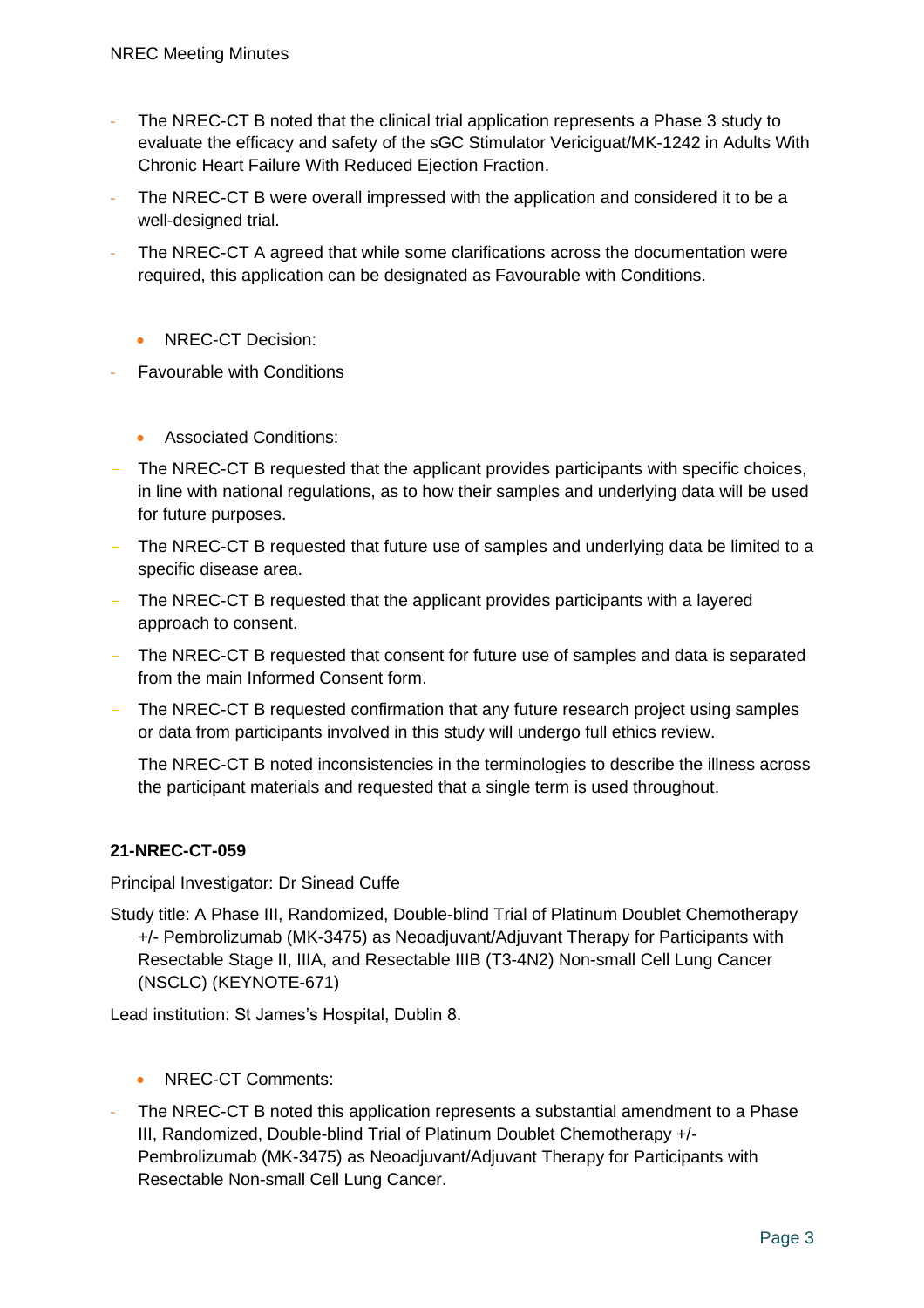- The NREC-CT B agreed that this substantial amendment application was well prepared and the updates to the study protocol and participant materials were clear and reasonable.
- The NREC-CT B noted that while additional clarity would be beneficial regarding consent for future use of biological samples as described in the original study application, this substantial amendment application can be designated as Favourable.
	- NREC-CT Decision:
- **Favourable**

#### **21-NREC-CT-069**

Principal Investigator: Professor John Crown

Study title: A Phase 1/2 non-randomized, open-label, multi-cohort, multi-center study assessing the clinical benefit of SAR444245 (THOR- 707) combined with cemiplimab for the treatment of participants with advanced unresectable or metastatic skin cancers

Lead institution: St Vincent's University Hospital, Dublin 4.

- NREC-CT Comments:
- The NREC-CT B noted that the clinical trial application represents a Phase III study to assess the benefit of combining THOR- 707 with cemiplimab for treatment of advanced unresectable or metastatic skin cancers.
- The NREC-CT B noted the application was well-written and the study was well-designed.
- The NREC-CT B agreed that while additional information and clarifications were required in a number of documents included in the applications, this can be designated a Favourable with Conditions.
	- NREC-CT Decision:
- **Favourable with Conditions** 
	- Associated Conditions:
- The NREC-CT B requested further information on the risk vs. benefit profile for women of child-bearing age to be included in the study protocol.
- The NREC-CT B requested that the applicant provides additional detail to ensure that participants (or the legal representatives) have understood the information and that consent is fully informed during the recruitment process.
- The NREC-CT B requested that the applicant provide a Plain English executive summary describing the salient points of the study, to complement the PIL.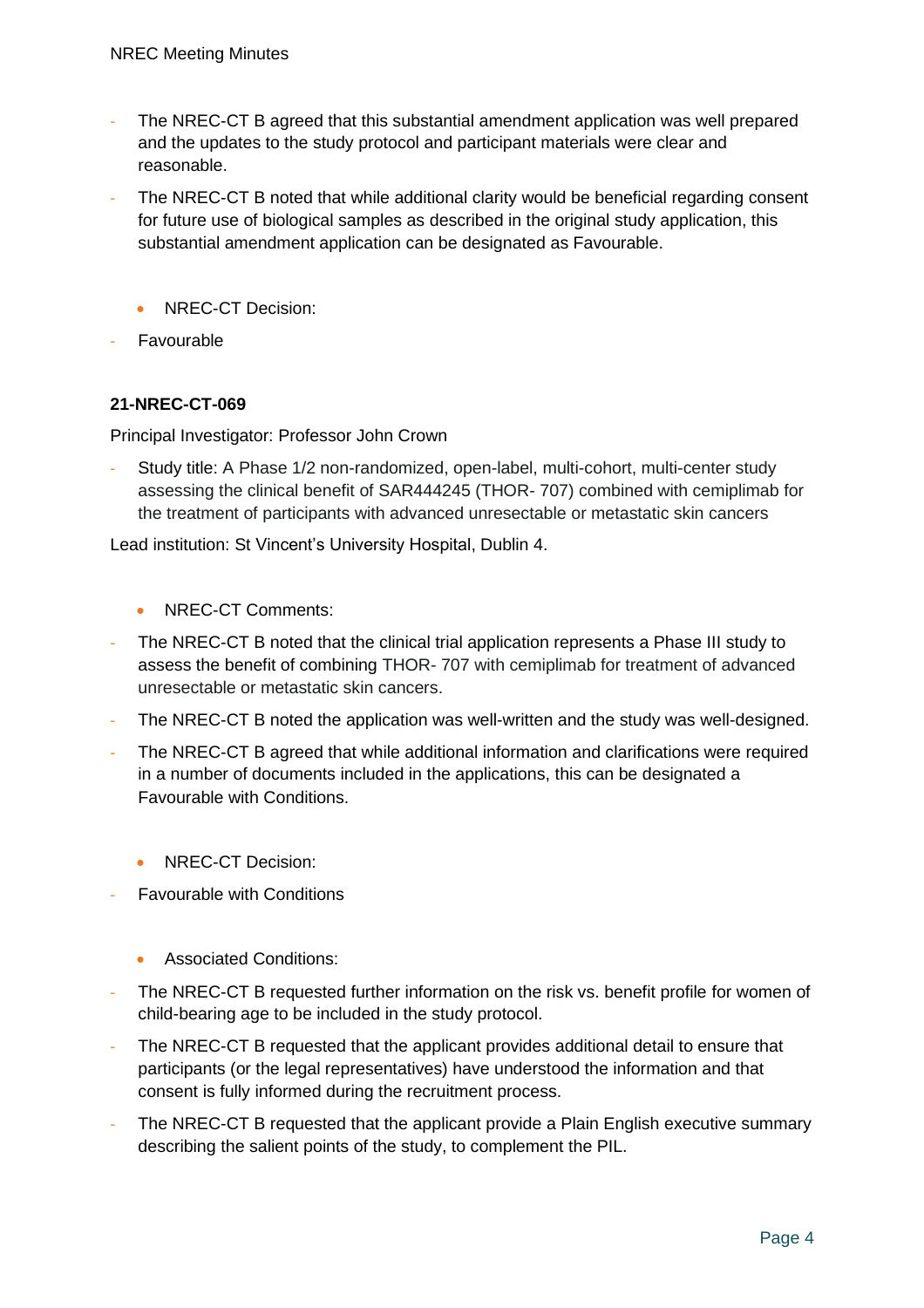- The NREC-CT B considered the diagram on page 4 of the PIL to be too complex and requested revision or removal from the document.
- The NREC-CT B requested the removal of the following statement from the PIL 'Please be aware that if you do not continue with the study procedures, this could jeopardise the public health value of the study'.
- The Committee requested that a separate form is completed for each and all sites involved in the trial.
- The NREC-CT B requested that the applicant provides participants with specific choices, in line with national regulations, as to how their samples and underlying data will be used for future purposes.
- The NREC-CT B requested that future use of samples and underlying data be limited to a specific disease area.
- The NREC-CT B requested that the applicant provides participants with a layered approach to consent.
- The NREC-CT B requested that consent for future use of samples and data is separated from the main Informed Consent form.
- The NREC-CT B requested confirmation that any future research project using samples or data from participants involved in this study will undergo full ethics review.
- The NREC-CT B requested further information around who from the study team will be responsible for anonymisation of data.

# **21-NREC-CT-070**

-

-

Principal Investigator: Dr Dearbhaile Collins

- Study title: A Phase 3, Randomized, Double-Blind, Placebo-Controlled, Multicenter Study Comparing Niraparib Plus Pembrolizumab Versus Placebo Plus Pembrolizumab as Maintenance Therapy in Participants Whose Disease has Remained Stable or Responded to First-Line Platinum-Based Chemotherapy with Pembrolizumab for Stage IIIB or IV Non-Small Cell Lung Cancer

Lead institution: Cork University Hospital

- NREC-CT Comments:
- The NREC-CT B noted that the clinical trial application represents a Phase 3 Randomized, Double-Blind, Placebo-Controlled, Multicenter Study Comparing Niraparib Plus Pembrolizumab Versus Placebo Plus Pembrolizumab as Maintenance Therapy for Stage IIIB or IV Non-Small Cell Lung Cancer.
- The NREC-CT B considered this a well-presented application and commented favourably on the addition of a 'Trial Brochure' as an example of good clinical practice.
- The NREC-CT B agreed that while additional revisions to the patient materials were required, this application can be designated Favourable with Conditions.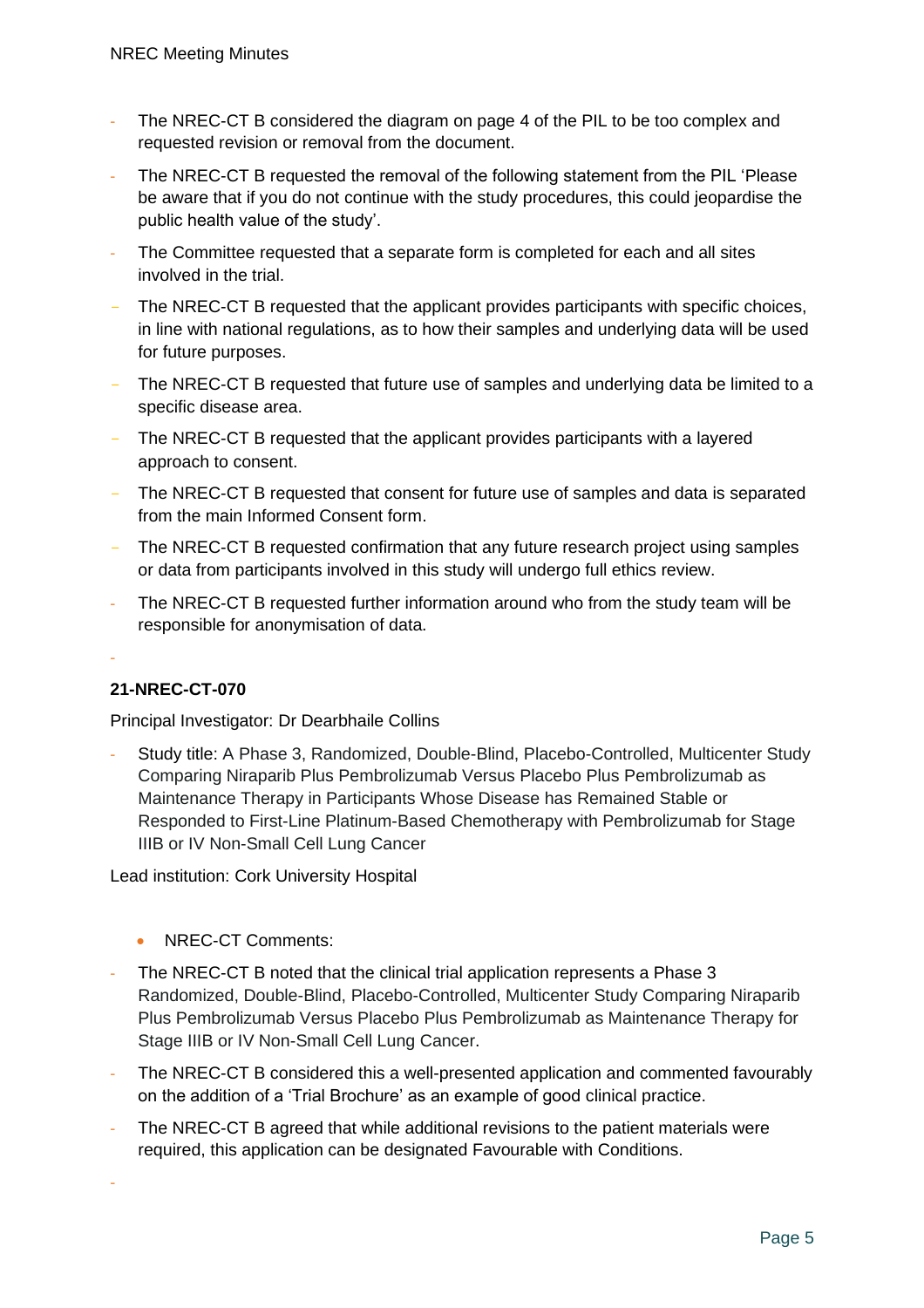- NREC-CT Decision:
- **Favourable with Conditions** 
	- Additional Information Required:
- The NREC-CT B requested further information on the criteria to determine whether a participant is offered this option to participate in a roll-over study.
- The NREC-CT B requested that the potential risk of additional exposure to ionising radiation due to the imaging is explained within the PIL in a comprehendible manner.
- The NREC-CT B requested that the PIL should also specify that if the participant is eligible for a brain MRI, then they should receive this over the CT imaging to reduce exposure to radiation.
- The NREC-CT B requests that the risks around genetic testing is further elucidated in the participant materials to ensure that the participant is fully informed.
- The NREC-CT B requested that the PIL states that results from hepatitis and HIV tests conducted on participants will be communicated to them.
- The Committee requested that the applicant adds a statement in the PIL that home visits will be in compliance with COVID-related requirements.
- The NREC-CT B requested that the applicant provides participants with specific choices, in line with national regulations, as to how their samples and underlying data will be used for future purposes.
- The NREC-CT B requested that future use of samples and underlying data be limited to a specific disease area.
- The NREC-CT B requested that the applicant provides participants with a layered approach to consent.
- The NREC-CT B requested that consent for future use of samples and data is separated from the main Informed Consent form.
- The NREC-CT B requested confirmation that any future research project using samples or data from participants involved in this study will undergo full ethics review.
- The NREC-CT B requested that a single term is used throughout consistently to address inconsistencies noted in the terminologies to describe the illness across the participant materials.
- The NREC-CT B requested further information about how personal data from participants will be stored and secured.

#### **21-NREC-CT-060\_AMEND-1**

Principal Investigator: Professor Killian Hurley

Study title: Zephyrus II: A Phase 3, Randomized, Double-Blind, Placebo-Controlled Efficacy and Safety Study of Pamrevlumab in Subjects with Idiopathic Pulmonary Fibrosis (IPF)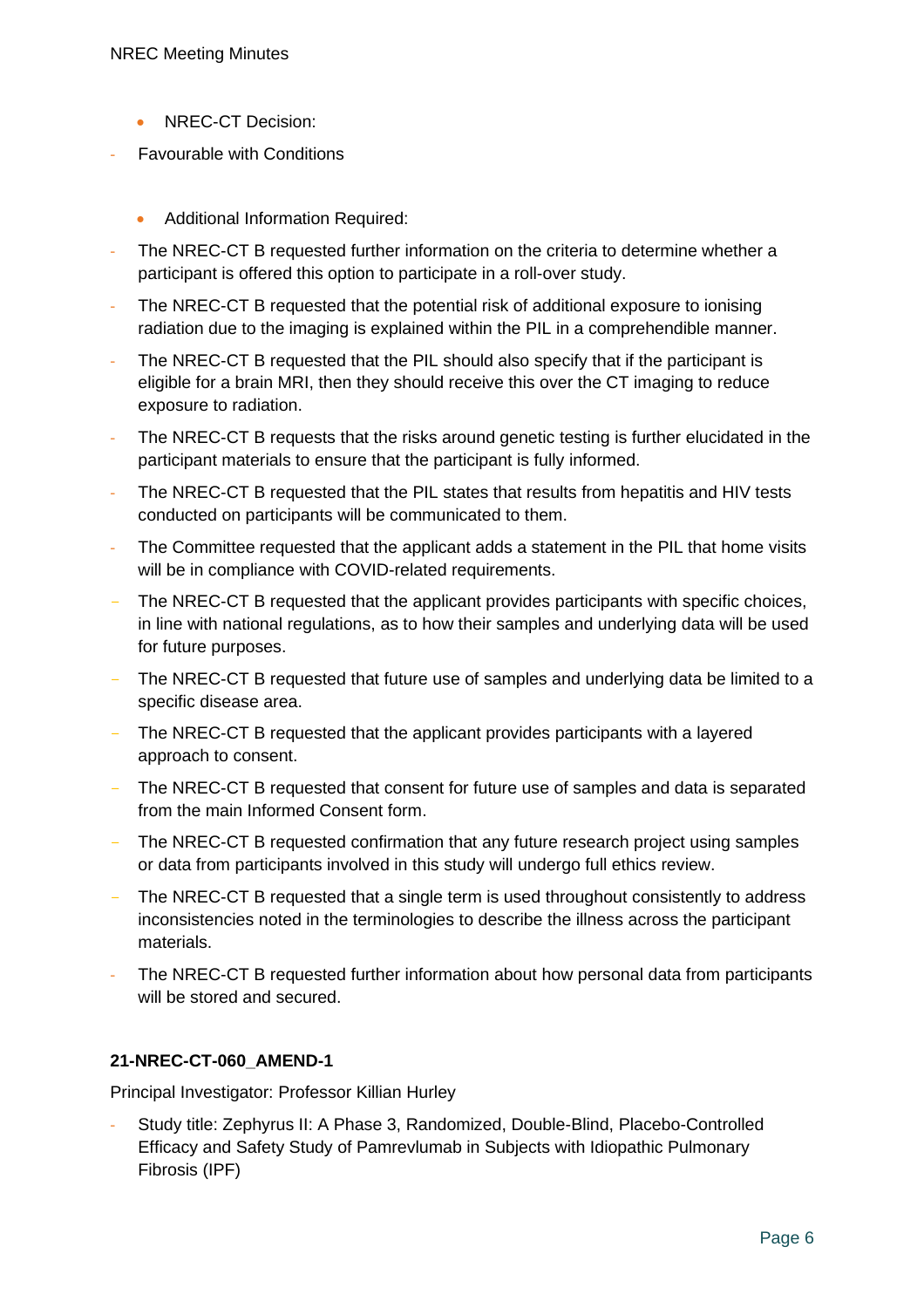Lead institution: Beaumont Hospital

- NREC-CT Comments:
- The NREC-CT B noted that this substantial amendment application represents an update to the Protocol, Participant Materials, and Investigator Brochure of a Phase 3 Randomized, Double-Blind, Placebo-Controlled Efficacy and Safety Study of Pamrevlumab in Subjects with Idiopathic Pulmonary Fibrosis (IPF).
- The NREC-CT B agreed that a significant number of substantial amendments were included in this application and therefore, is not in a position to return a final ethics opinion based on the information and documentation received thus far. In this regard, the Committee requires additional information to inform its deliberations.
- -
- NREC-CT Decision:
- Request for Further Information
	- Additional Information Required:
- The Committee requested further information on how participants already enrolled in the study will be reconsented using the updated PIL/ICF and who will undertake the reconsenting.
- The NREC-CT B noted that the consent form for DNA sample collection has not been submitted. The NREC-CT request that this is submitted for review.
- The NREC-CT B noted that the consent form has not been updated to reflect the changes to the endpoints inclusive of exploratory biomarkers.
- The NREC-CT B required a rational for not including specific consent for the future use of data in the consent form.
- The NREC-CT B requested that the changes to language in the PIL-ICF are revised for to improve the readability. For example, the section 'How will this study be carried out?'.
- The NREC-CT B noted that the blood volumes referenced are now inconsistent and have not been correspondingly updated in the PIL-ICF.
- The NREC-CT B requested a layered approach to consent is implemented in the Informed Consent Forms rather than just a signature.
- The NREC-CT B requested assurance that the changes to the patient materials will be adequately explained to participants, in particular the new section on COVID-19.
- The NREC-CT B requested further information on the countries where Regulatory Agencies do not allow the collection of biomarker samples and DNA samples, which should also be included in the Participant Materials.
- The NREC-CT B requested further information on how much notice will be provided to both participants and GPs prior to the discontinuation of the OLE.